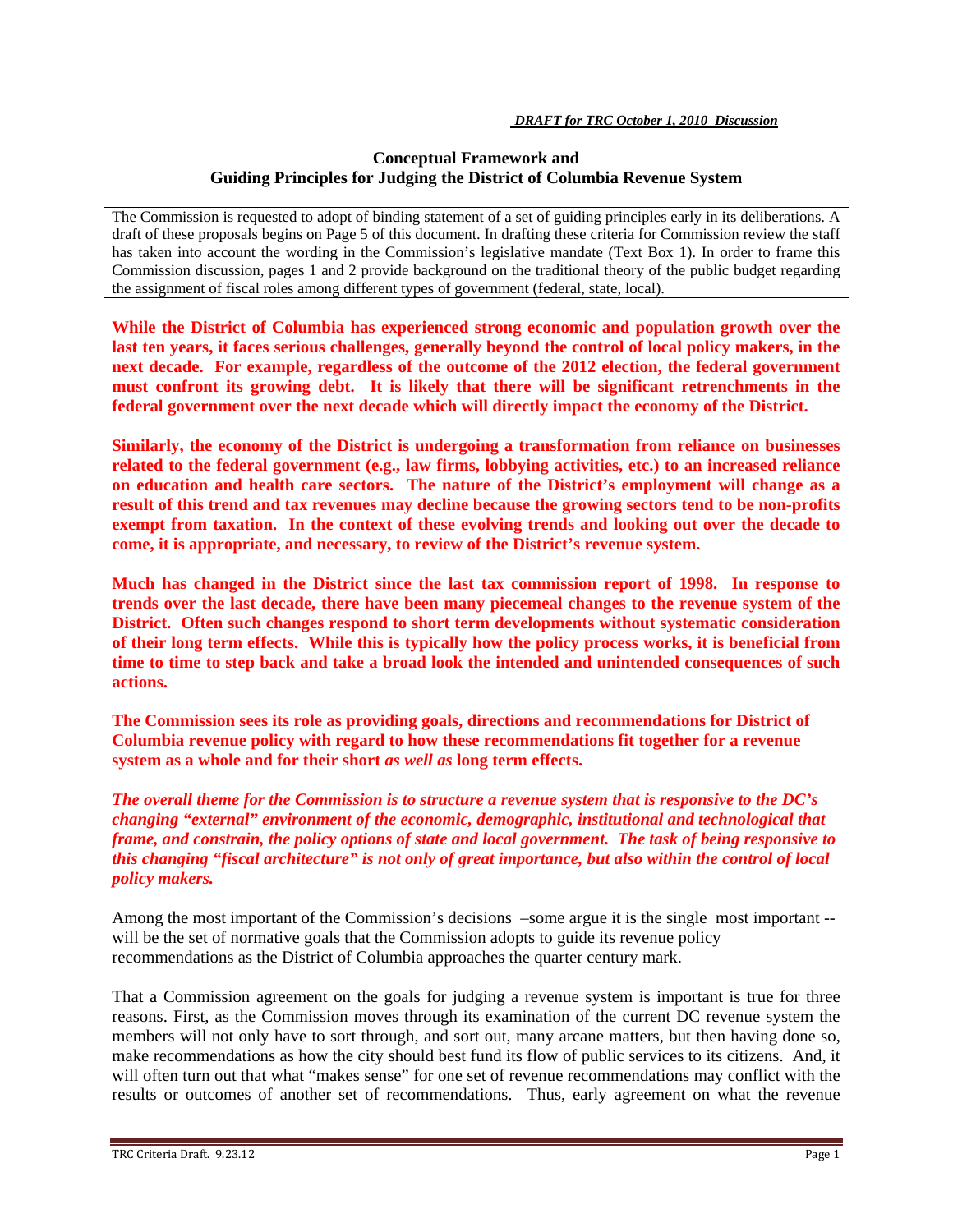system should look like will force a discipline on the Commission (as well as on current and future policymakers) on how to recognize and weigh the pros-and cons of policy options for structuring a system that will define revenue policy not only in the next financial plan but also for the several fiscal years ahead.

Second, agreement on a set of principles for policy deliberation serves to further emphasize that in making its recommendations the Commission is considering the revenue *system* as a whole. That is, that Commission recognizes that relationships exist among the many separate tools for funding the public services and that not every component of the system will –nor should it-- meet all the goals of a "good" tax, but that what matters is whether the components taken together satisfy the Commission's guiding principles.

Third, Commission agreement on a normative set of goals makes the statement that however technical, complex and often arcane a revenue system may become in order to match the technical and complex nature of the DC economy, one must never lose sight of the fact that the revenue system is, fundamentally, a statement about the relationship between the citizens and their government and among the citizens themselves.

# **Conceptual Framework: DC as an Open Economy**

The generally accepted analysis of public finance assigns three primary goals for public sector activity: the maintenance of full employment and price level stability (Stabilization), the determination and attainment of an equitable distribution of income and wealth (Distribution), and the avoidance/minimization of the misallocation of society's scarce resources that results from inefficiencies in the private market system (Allocation).

Clearly, these functions overlap. For example, and expanded public transportation program will not only reallocate resources from public to private uses (allocation), but also redistribute income of property owners living along and at the beginning and end of the transportation improved corridor. Similarly, the method of financing, whether through bonds, fares, and/or taxes and fees, will have its own distributive effects. Further, the project may have local effects on employment and prices, the extent to which is largely a function of regional and national economic conditions (stabilization).

However, despite such overlapping, the standard stabilization-distribution-allocation breakdown provides a useful framework for answering a fundamental question of public budget policy: which type of government, federal, state or local should be charged with the overall performance of the three functions?

The answer to the question is not just an exercise in theory, but, rather, goes to the practical reality of the degree of "openness" of the economy. If DC were a closed economy—that is, an economy isolated from the rest of the world, with no extra- jurisdictional transactions, the benefits of, or costs imposed by, a given policy could be largely limited to the residents of the jurisdiction. That is, the "spillovers" to other jurisdictions would be minimized. Although no economy is completely closed, a national economy with a government that has the authority to restrict the flow of economic resources (such as the US in its entirety) better approximates this structure than does a state or local government. Thus, interjurisdictional factor (e.g., labor, capital) and product mobility does not become a major consideration in national budget policy.

However, a critical asymmetry exists for state or local budget policy because of the "open" nature of the jurisdiction. Unlike the federal government, the District of Columbia has no authority to legislate tariff, quota, or import license barriers to restrict the flow of services. Nor can it effectively restrain the movement of factors through migration controls or investment regulations. Nor, can it establish its own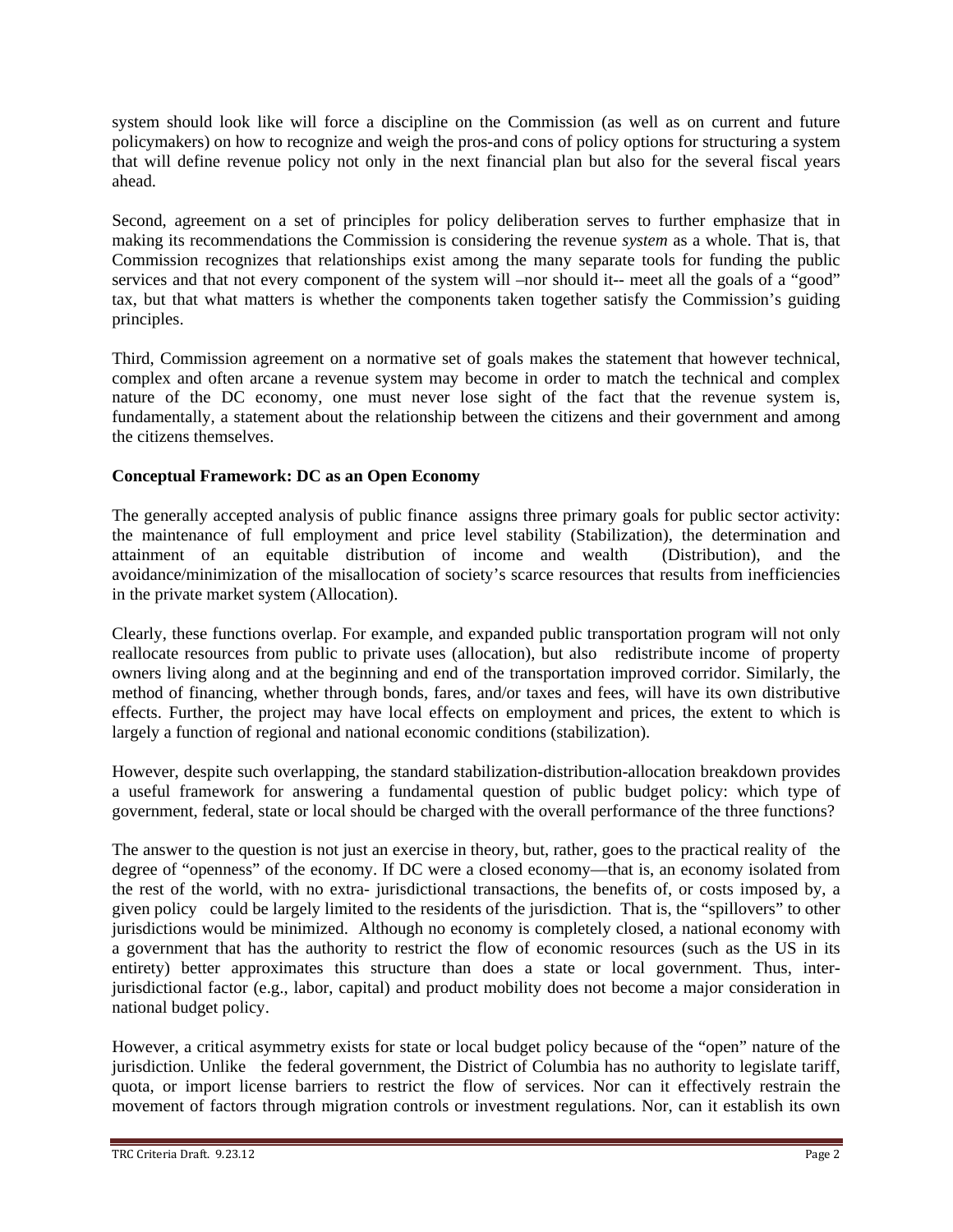banking system to control the money supply in order to manipulate the local prices or stimulate job creation.

Given this asymmetry, the public budget fundamentals of an open economy are structurally different from that of national budget policies. One implication of this reality is that the achievement of stabilization and distribution goals are primarily a concern of the national (federal) government, but that the most quantitatively important role of "government"—the commandeering of private resources for public sector used-- accrues to the state and local sector (and, to note, DC is the only subnational government that performs both state and local fiscal roles).

## *The Stabilization Function*

There are three reasons why the District as a state and local government Columbia cannot effectively carry out stabilization policies. The first has already been mentioned, and that is that it cannot control the supply of money and credit. Second, due to its openness, the District is unable to effectively induce changes in local economic output, employment and price levels through fiscal policy—the discretionary manipulation of the level of tax and expenditure levels. Although changes in DC's tax and spending policies may be directed toward local residents, the stabilization effect will be greatly dampened by spending leakages across its borders. Thus, for example, money that accrues to a DC resident through a tax reduction package and/or an employment program will be greatly dampened by spending leakages ( e.g., the income earned in the DC used to make a the money payment for a Washington Nationals baseball cap may be channeled in various ways such as to the manufacturer in Bangladesh, the wholesale distributor in Baltimore, the retail clerk who lives in Bowie, and the retailer's lawyer from Cleveland). In the economist's jargon, the stimulus effect of the "multiplier" is very small.

The third reason for the inherent ineffectiveness of a state or local government's stabilization policy stems from the labor in-migration effects that would be induced even if there were no spending leakages. For example, if DC were successful improving large scale employment (say on some public works project) there is no legal means to stop current non-resident laborers from moving here, thus frustrating the District's full employment goal. Again, there is a dampened "multiplier" effect.

# *Distribution of Income and Wealth*

A dominant theme in U. S. social policy holds that overall effective tax progression –that effective tax rates on individuals increase as their income increases -- is a desirable goal. This theme has particular political attraction in large central cities which, ringed by high income suburbs, are home to a disproportionate number of low income families.

But again due to the openness of an economy, caution must be used in the making of local tax and transfer policy. The federal government can tax high income earners with little concern to what happens to the composition of its population; there are relatively few tax expatriates from the U.S. However, were a local government to strenuously undertake redistribution income through its fiscal operations, one would expect an in-migration of low income families and out-migration of high income taxpayers. The point here is not to argue that the "gressivity" issue is either irrelevant or unimportant to a local government, but rather, to note that an attempt by a local government to dramatically redistribute income and wealth through "own" tax and spending will be self-defeating.

Is there a case for tax progressivity in a state/local "open economy"? Yes. There are at least two justifications. The first is that since many state and local taxes are inherently regressive, employing other taxes that are progressive will serve to offset the overall regressivity of the tax system as a whole. Second, if there is general agreement with the ability-to-pay principle of taxation (effective tax rates as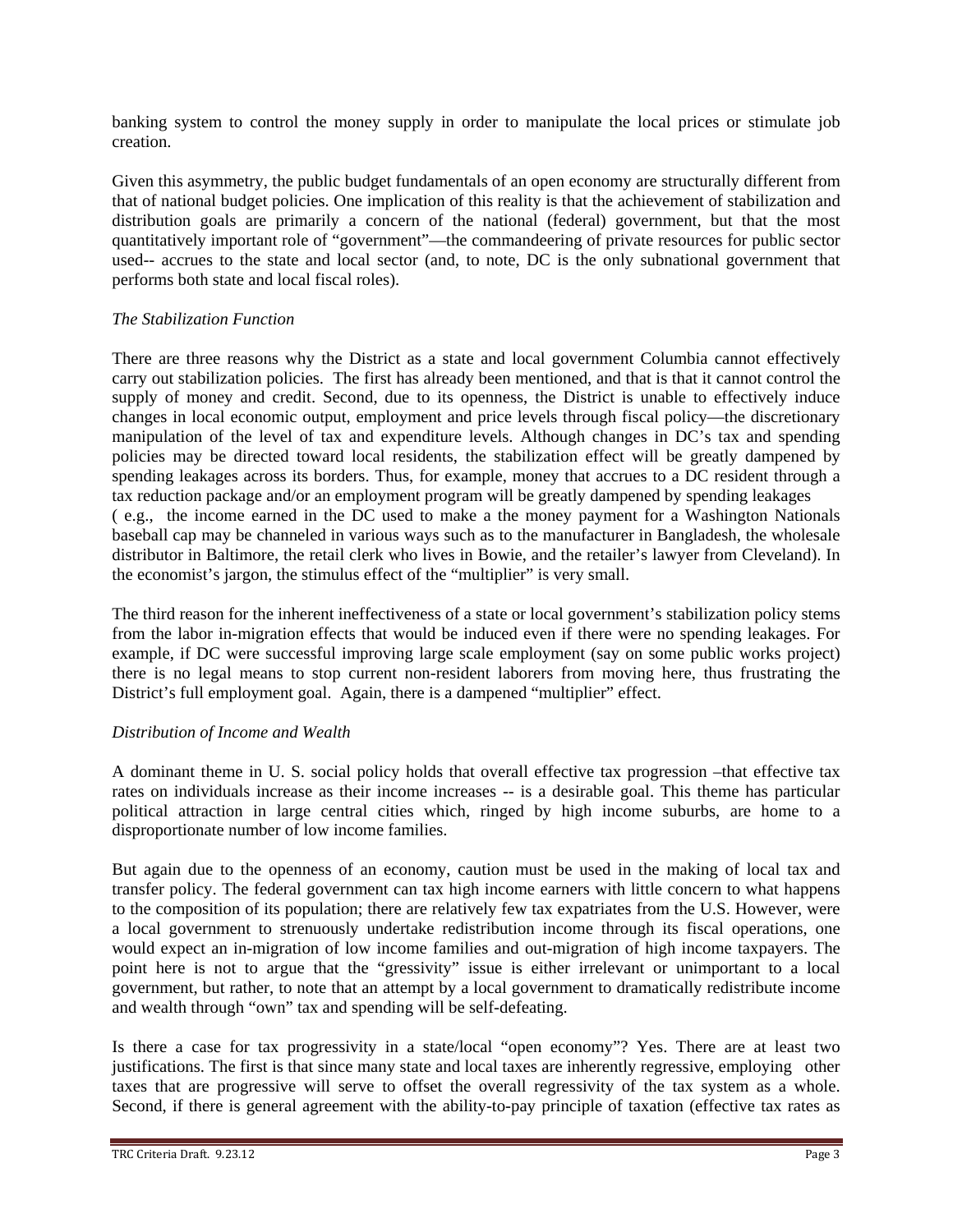income increases) as it applies to individuals, it follows that there is a policy presumption in favor of some degree of overall progressivity in a tax system. Such a policy has merit as long as it does not create unintended outcomes elsewhere in the economy (further discussion below when one comes to the goals of efficiency and equity).

## *Allocation of Society's Scarce Private Resources of Land, Labor, Capital & Entrepreneurship*

Of the tasks goals of public policy, it is the allocation function—the commandeering of economic resources for public use— that falls largely to a state & local government such as District of Columbia. In general the assignment of these allocation decisions is based on the spatial extent of the benefits of a particular good or service. Thus, the scope of public good that may have nationwide (or regional) benefits will be federally (or regionally) determined; e.g., nationally: defense, customs and international immigration, environmental protection; regionally: inter-local transportation, water supply. There is also an important role for inter-jurisdictional cooperation in the provision of some largely "local" services (e.g. solid waste management)

Conversely, there are public goods and services for which the assignment to local jurisdictions is not only feasible, but from a broad resource allocation perspective, are such that will promote the efficiency and equity goals of public policy (terms and a topic to be examined below in the following list of goals and empirically in subsequent Commission meetings). Examples include benefits that can be largely limited to a local jurisdiction: police and fire protection, street construction and maintenance, education, literacy promotion, skills training, sanitation services, health clinics, and cultural and recreational facilities.

When one adds up the numbers on the expenditure side of the total public budget, it is clear that is just how US society works: the US state and local sector accounts for just over 12 percent of the US GDP. This is one and a half times the size of the federal sector with national defense spending included and four and a half times federal government spending when one considers only federal non-defense spending.

(remainder of page intentionally blank)

\_\_\_\_\_\_\_\_\_\_\_

Note that the preceding discussion does not address the question of the appropriate size of government. There are good and bad ways to generate a given agreed-upon level of revenues in a state and local system regardless of one's view of the appropriate role of government on the expenditure side of the budget equation.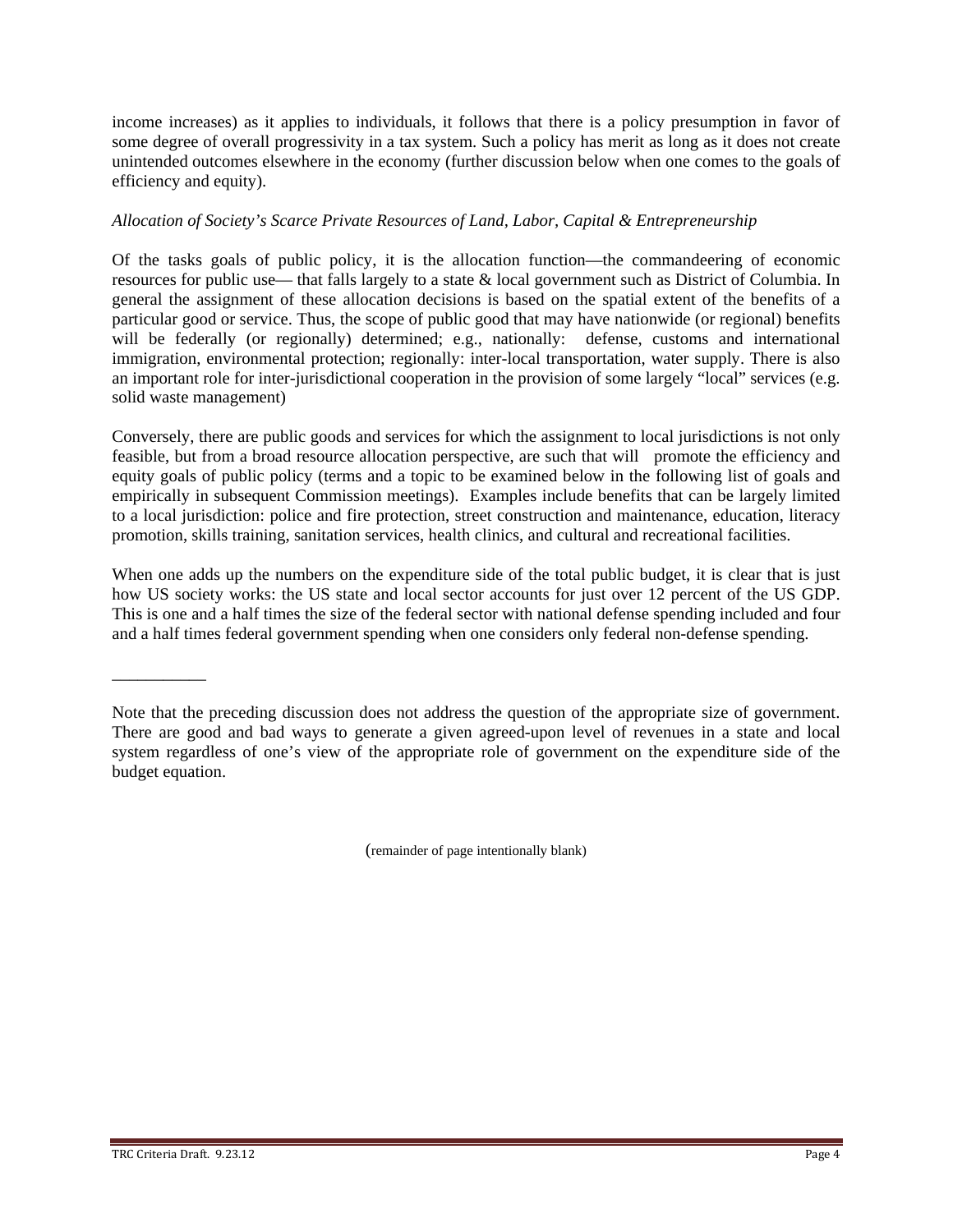#### **Guiding Principles for Design of the Washington, DC Revenue System**

The Commission's *Guiding Principles* for the design of a high quality revenue system for the Washington, DC (District of Columbia) is presented below. In its adoption and application of these principles for making its final recommendations for reforming and restructuring the District of Columbia revenue system as it approaches the quarter century mark, the Commission explicitly notes the advice of Justice Oliver Wendell Holmes (1927) that "Taxes are what we pay for civilized society" and that to enhance that civil society government plays an important role as a "fifth factor" of production" to complement the private factors of land, labor, capital, and entrepreneurship. The Commission also notes that with respect to these *Principles*, the terms "revenue" and "tax" may be used interchangeably.

## **Certainty**

The primary job of a revenue system is to produce revenues that finance an agreed upon flow of public services and, in doing so, balance the tradeoffs between *elastic* revenue sources that tend to expand at least as rapidly as the District's population and economic activity with those that provide revenues that are *stable* whether the level of business activity and income rises or falls.

That getting the right balance of revenue elasticity and stability is important is a recognition that a system that is highly responsive to changes in the District's economic activity may provide prodigious revenues in periods of prosperity and growth; but that in slow growth period revenue may decline faster in percentage terms that a jurisdiction's income. The result may be not only unintended cutbacks in existing public services and safety net programs, but also a high degree of financial uncertainty for its individual and business taxpayers alike. Thus, the commission recognizes the need for a mix of elastic and stable revenue sources for the system as a whole.

#### Recognize the District's Changing Fiscal Architecture

The Commission recognizes that the revenue system must be designed to capture the fiscal benefits of its fiscal architecture. Global and national trends in economic, demographic, institutional arrangements are occurring that are beyond the control or manipulation of District of Columbia policymakers and administrators. Nevertheless these trends, which taken together define the "fiscal architecture" for its revenue producing potential cannot be ignored since they frame—and constrain—what makes long term fiscal sense so that the revenue system not become disconnected from the underlying foundation of the local economy. If a system becomes obsolete for its times, the inherent structural weaknesses of that revenue system may become intolerable, leading citizens to lose confidence their government.

#### **Neutrality (Efficiency)**

Neutrality or efficiency in taxation recognizes that revenue should be chosen so as to minimize unintended interference with private economic decisions in otherwise efficient markets. Special emphasis here must be placed on the word "unintended." A revenue-induced distortion of private economic decisions may be justified in the public interest to encourage or discourage a particular activity. Thus the Commission adopts the neutrality principle that any such distortion be deliberate and transparent, but that otherwise private economic decisions should be guided by the market and not by the revenue code.

## **Competitiveness**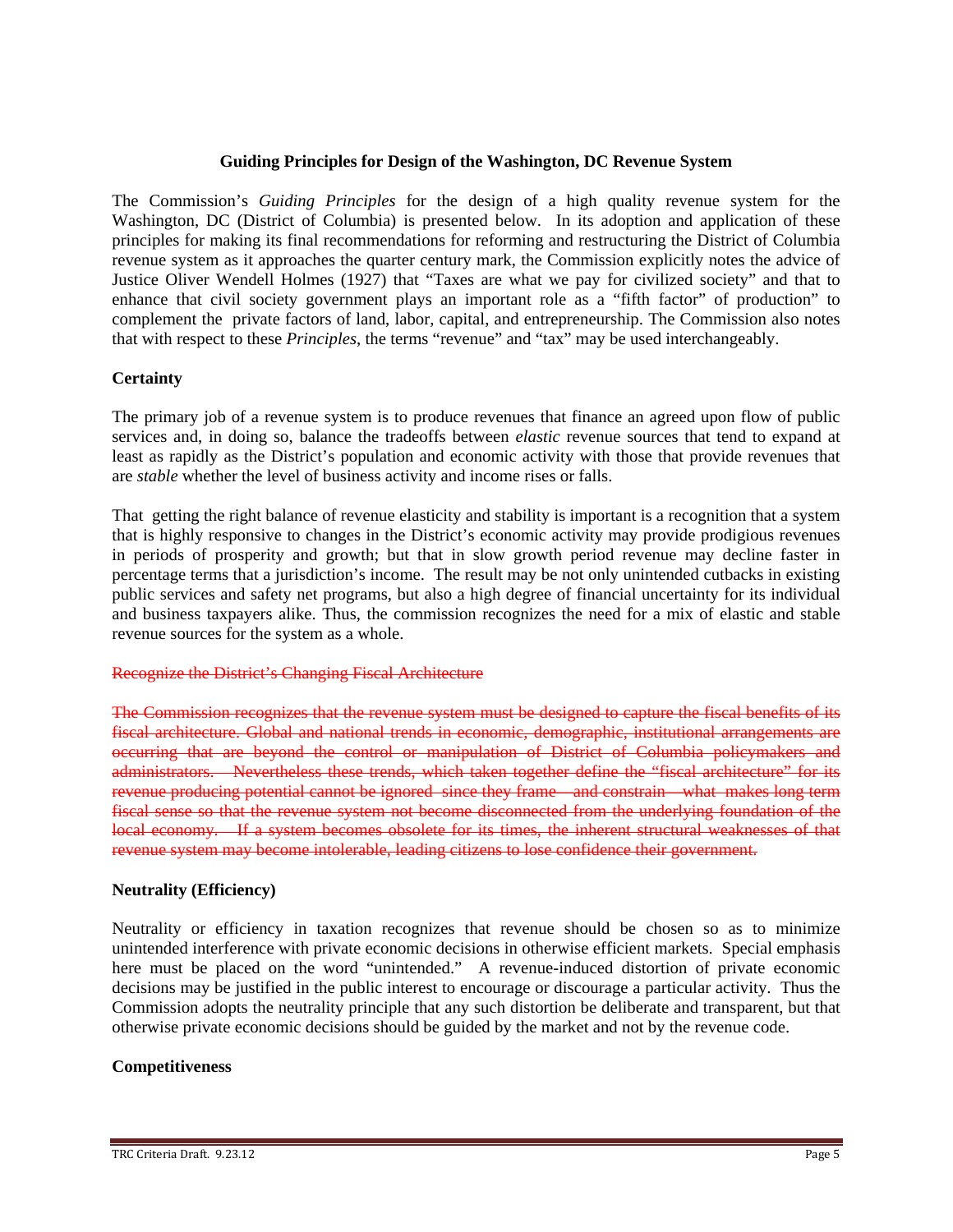The District of Columbia's revenue system should be compared to other places for which it competes for residents and jobs and therefore be evaluated for the effects on the growth of the City's economy and employment and the migration of residents. In adopting this goal of the Commission recognizes that not all competitiveness strategies are revenue related and that when revenue policy does become relevant to local economic development, that policy not be *ad hoc* but rather be made with regard to the system as a whole and as to its long term effects.

# **Fairness in Apportionment of Revenues (Equity)**

Few questions in public finance are more subjective than the question of how to allocate the cost of financing government across the businesses and individuals in a community. Nevertheless, tax equity is a proper concern in economic analysis and must be addressed as objectively as possible. There are two dimensions of equity that will guide the Commission's recommendations. *Horizontal equity* requires that taxpayers in the same economic circumstances pay the same in same amount of tax – "equal treatment of equals". This principle is applicable to individual and business taxpayers alike and, for individuals, incorporates the concept of fairness across generations. *"*Equal treatment of taxpayers" in similar circumstances can also often be promoted by taxing on the basis of "benefits received" whereby there is a matching between those who benefit from a flow of public service and those though pay the tax cost for those services.

*Vertical equity* is the principle used to judge the fairness of a revenue system that holds that individual taxpayers in different circumstances should pay different amounts of tax/revenue. Vertical equity implies that the different circumstances of some individuals having a higher of levels of income and wealth have a higher greater ability to pay tax than do others, and thus, should pay a higher effective tax rate**.**

## **Transparency and Accountability**

Changes in the tax system should be the result of explicit and fully disclosed legislative actions rather than the under a veil of hidden or complex institutional arrangements. To promote such accountability the government should routinely reports to its citizens on the structure and operations of the revenue system with documents that they can understand. In turn, the citizens of the District of Columbia must exercise their responsibilities to monitor tax and spending policy

## **Simplicity in Taxpayer Compliance and Revenue Administration**

 The Commission adopts the twin principles of ease of taxpayer compliance and revenue administration. On the matter of compliance, taxes should be designed to minimize the costs borne by taxpayers (individuals and business institutions alike) in keeping records, compiling and filing tax returns, and working through an audit and appeals process. Such revenue simplicity not only enhances citizen understanding of, and control over, their revenue system, but also promotes voluntary compliance and reduces tax evasion. In a similar manner, a system that creates undue complexity for the revenue administrator (i) increases the citizens' cost of running a government agency for which there is no corresponding service benefit and (ii) makes more difficult the accomplishment of the intended outcome of the elected policymakers

As the Commission considers its options for restructuring and reform of the District of Columbia revenue system there will inevitably be tradeoffs among the *Guiding Principles*. For example, a high reliance on a broad base of consumption spending will typically be associated with regressivity –a violation of vertical equity--and yet it also provides a good source of revenue system stability and promotes horizontal tax equity. Thus, just to reach tax proportionality (effective tax rates are the same across all income classes),

 $\overline{\phantom{a}}$